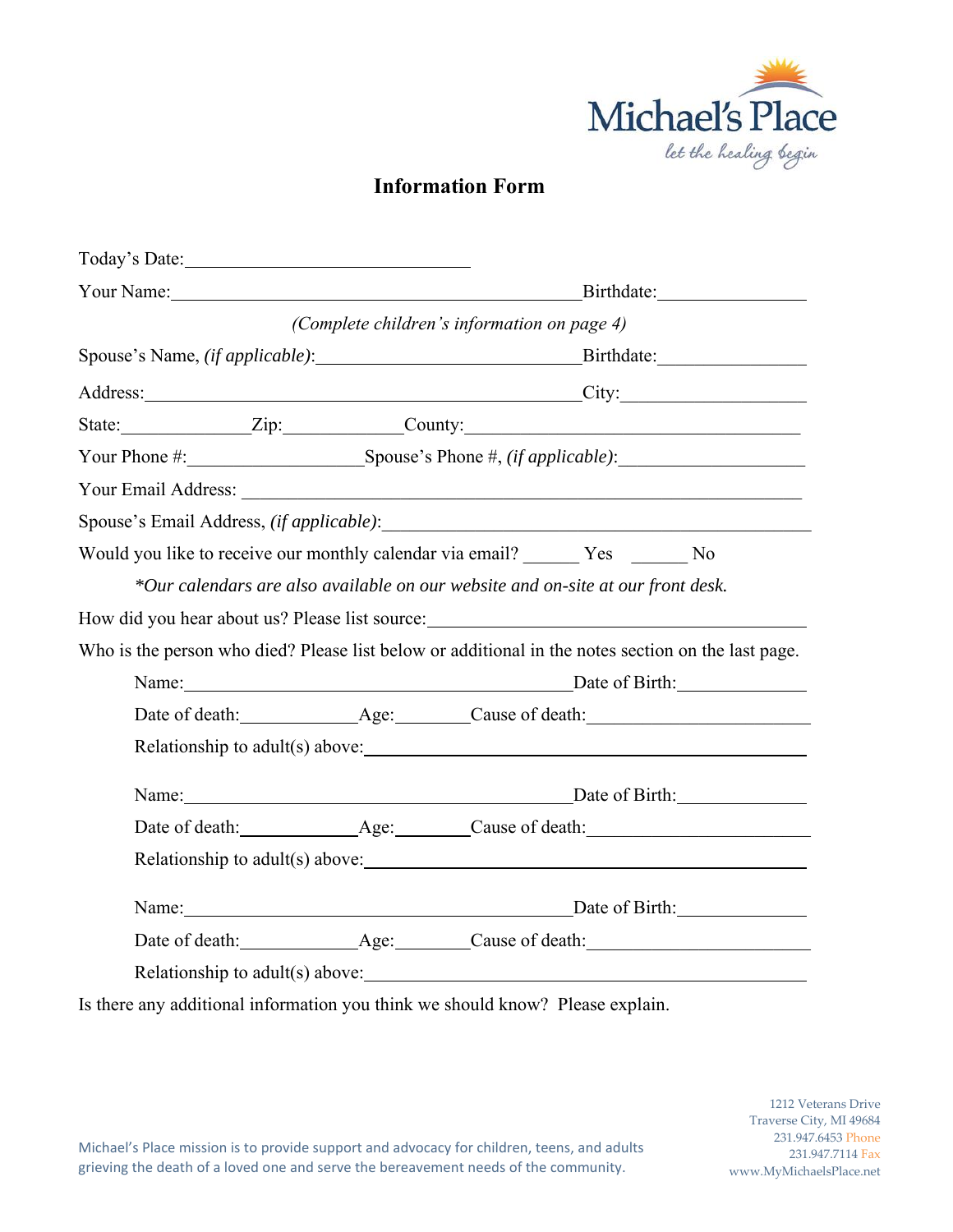

## *Emergency Contact Information:*

| <b>Emergency Contact Name:</b> |  |
|--------------------------------|--|
| <b>Emergency Phone Number:</b> |  |
| Relationship:                  |  |

### *Your Self-Evaluation:*

Many people describe grief as a journey. What is your number between 0-100 on the line below at the place that you believe best represents where you are at this moment in your journey?

|  | (0) Just beginning $(25)$ some distance $(50)$ moderate distance $(75)$ substantial distance $(100)$ a long way |  |
|--|-----------------------------------------------------------------------------------------------------------------|--|

## **Please answer the following questions based on how often they are true for you: always true, sometimes true, never true.**

- 1. I get the right amount of sleep per night.  $\Box$  always  $\Box$  sometimes  $\Box$  never 2. I take care of my physical health through balanced nutrition, hydration, and movement.  $\Box$  always  $\Box$  sometimes  $\Box$  never 3. My attendance and performance at work meets productivity expectations.  $\Box$  always  $\Box$  sometimes  $\Box$  never 4. I feel I can ask for the help I need.  $\Box$  always  $\Box$  sometimes  $\Box$  never
- 5. I feel a sense of belonging in my community.
	- $\Box$  always  $\Box$  sometimes  $\Box$  never
- 6. I struggle with thoughts of suicide or self-harm
	- $\Box$  always  $\Box$  sometimes  $\Box$  never

Is there any other information you would like to share about your grief journey?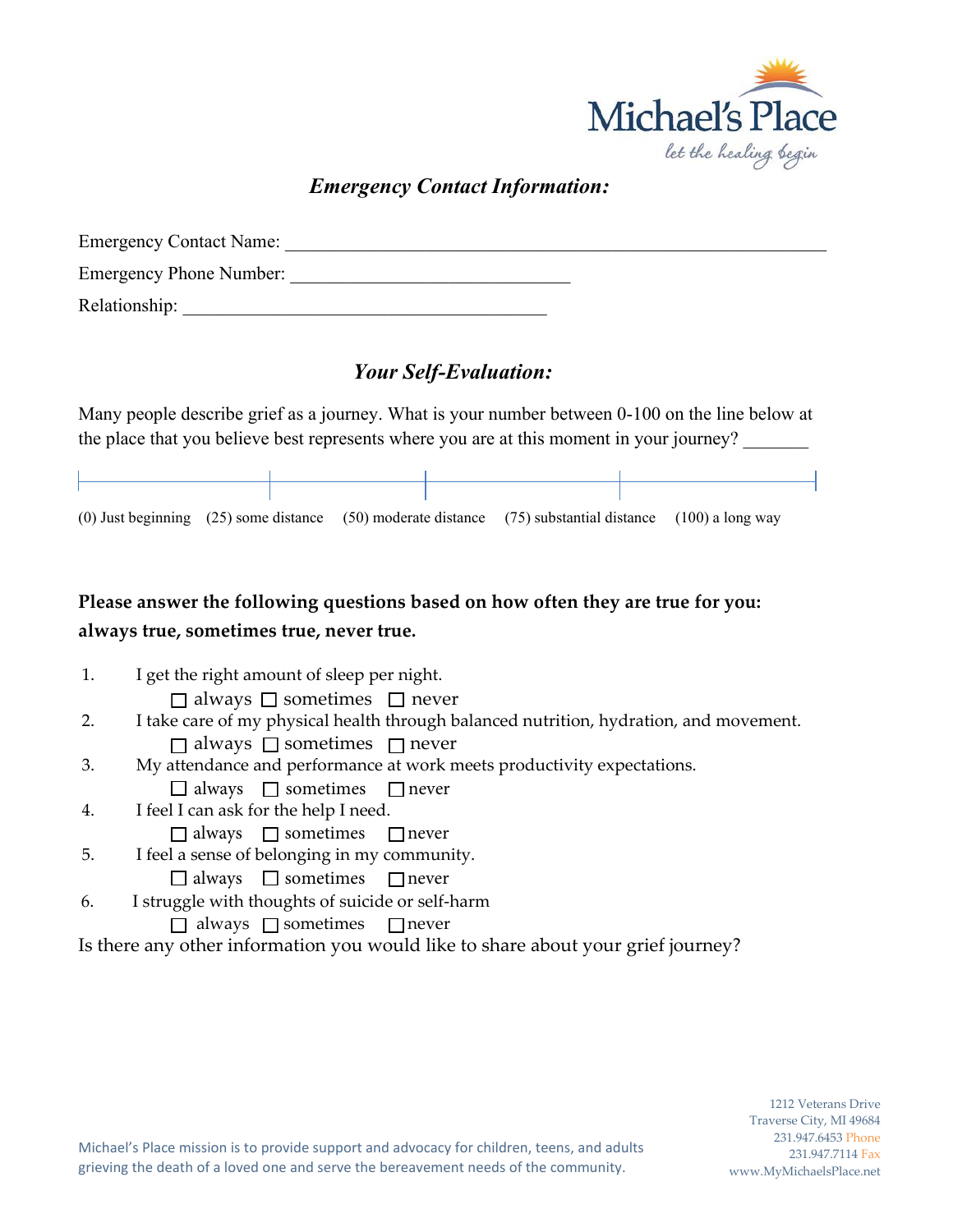

# *Demographics: (Optional—this information is used to help us obtain grants and other funding.)* Age Range: □18-24 □25-34 □35-44 □45-54 □55-64 □65 + **Race/Ethnicity:** □American Indian/Native American □Asian □Hispanic/Latino  $\square$ Black/African American  $\square$ White/Caucasian  $\square$ Pacific Islander  $\square$ Other Religious Preference (please specify): Household Income: □Under \$20,000 □ \$20,000- 29,999 □ \$30,000-\$39.999  $\Box$ \$40,000-\$49,000  $\Box$ \$50,000+ **Marital Status:**\_\_\_\_\_\_\_\_\_\_\_\_\_\_\_\_\_\_\_\_\_\_\_\_

# *Spouse's Self-Evaluation, (if applicable):*

Many people describe grief as a journey. What is your number between 0-100 on the line below at the place that you believe best represents where you are at this moment in your journey?

|  | (0) Just beginning $(25)$ some distance $(50)$ moderate distance $(75)$ substantial distance $(100)$ a long way |  |
|--|-----------------------------------------------------------------------------------------------------------------|--|

# **Please answer the following questions based on how often they are true for you: always true, sometimes true, never true.**

Is there any other information you would like to share about your grief journey? 1. I get the right amount of sleep per night.  $\Box$  always  $\Box$  sometimes  $\Box$  never 2. I take care of my physical health through balanced nutrition, hydration, and movement.  $\Box$  always  $\Box$  sometimes  $\Box$  never 3. My attendance and performance at work meets productivity expectations.  $\Box$  always  $\Box$  sometimes  $\Box$  never 4. I feel I can ask for the help I need.  $\Box$  always  $\Box$  sometimes  $\Box$  never 5. I feel a sense of belonging in my community.  $\Box$  always  $\Box$  sometimes  $\Box$  never 6. I struggle with thoughts of suicide or self-harm  $\Box$  always  $\Box$  sometimes  $\Box$  never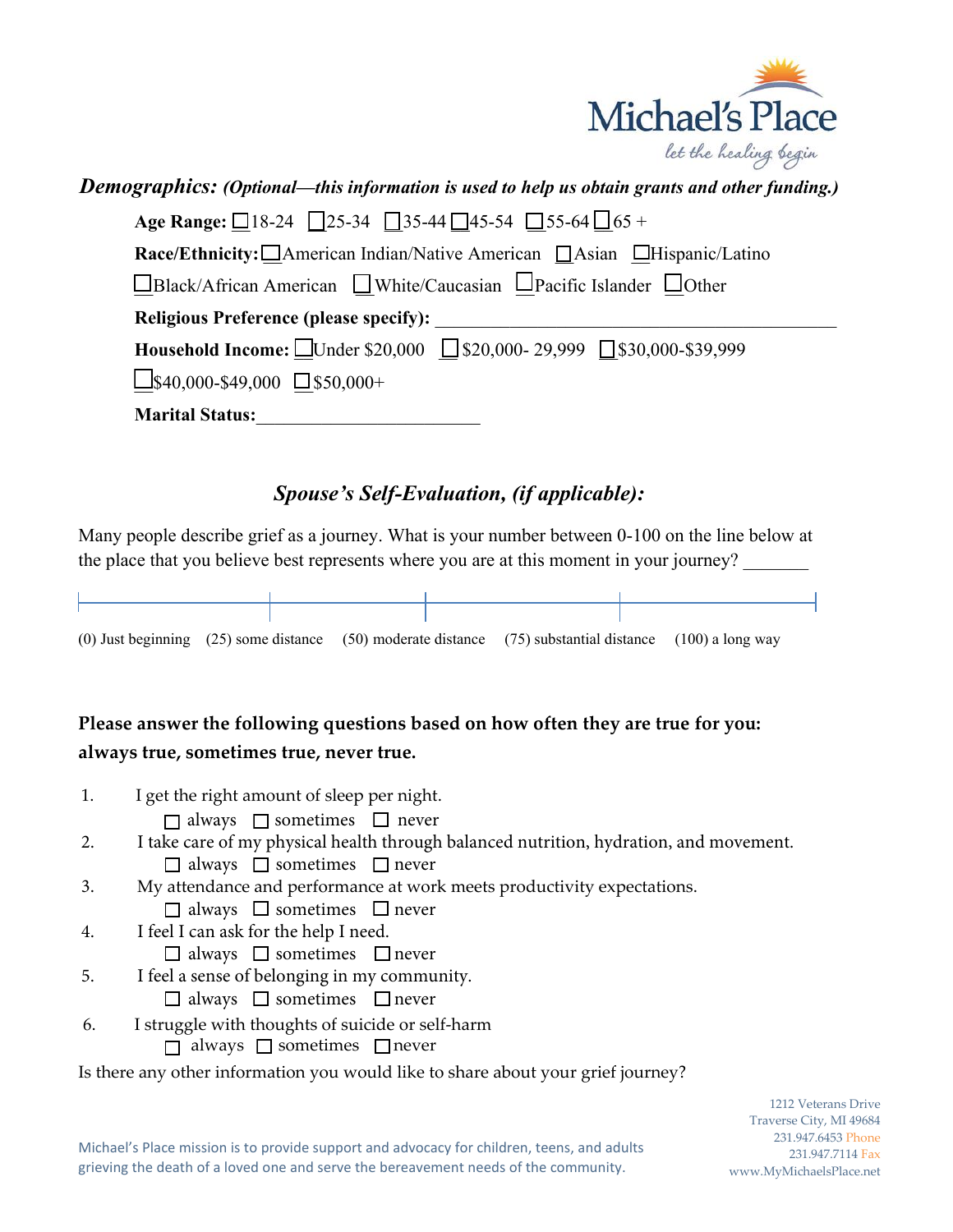

| Children who services are being requested for, (if applicable):                                                                                          |                  |     |               |              |
|----------------------------------------------------------------------------------------------------------------------------------------------------------|------------------|-----|---------------|--------------|
| NAME (Include nickname)                                                                                                                                  | <b>BIRTHDATE</b> | AGE | <b>SCHOOL</b> | <b>GRADE</b> |
|                                                                                                                                                          |                  |     |               |              |
|                                                                                                                                                          |                  |     |               |              |
| Are you the parent or legal guardian of these children? _______ Yes _______                                                                              |                  |     | No            |              |
| What have the children been told about the death?                                                                                                        |                  |     |               |              |
| What beliefs do the children have concerning what has happened to the person who died? (Heaven,<br>with the angels, spirit world, reincarnation, etc)    |                  |     |               |              |
| Is there anything the children have <b>not</b> been told about the death?                                                                                |                  |     |               |              |
| Were the children involved in the funeral and burial?                                                                                                    |                  |     |               |              |
| What concerns do you have about each of the children and their grief work?                                                                               |                  |     |               |              |
| Have there been other changes or losses your family has experienced recently? (moving, loss of job,<br>new school, illness, divorce, other deaths, etc.) |                  |     |               |              |
| Do you or your children have any special needs or conditions we should be aware of? (i.e. learning<br>disabilities, allergies, etc.)                     |                  |     |               |              |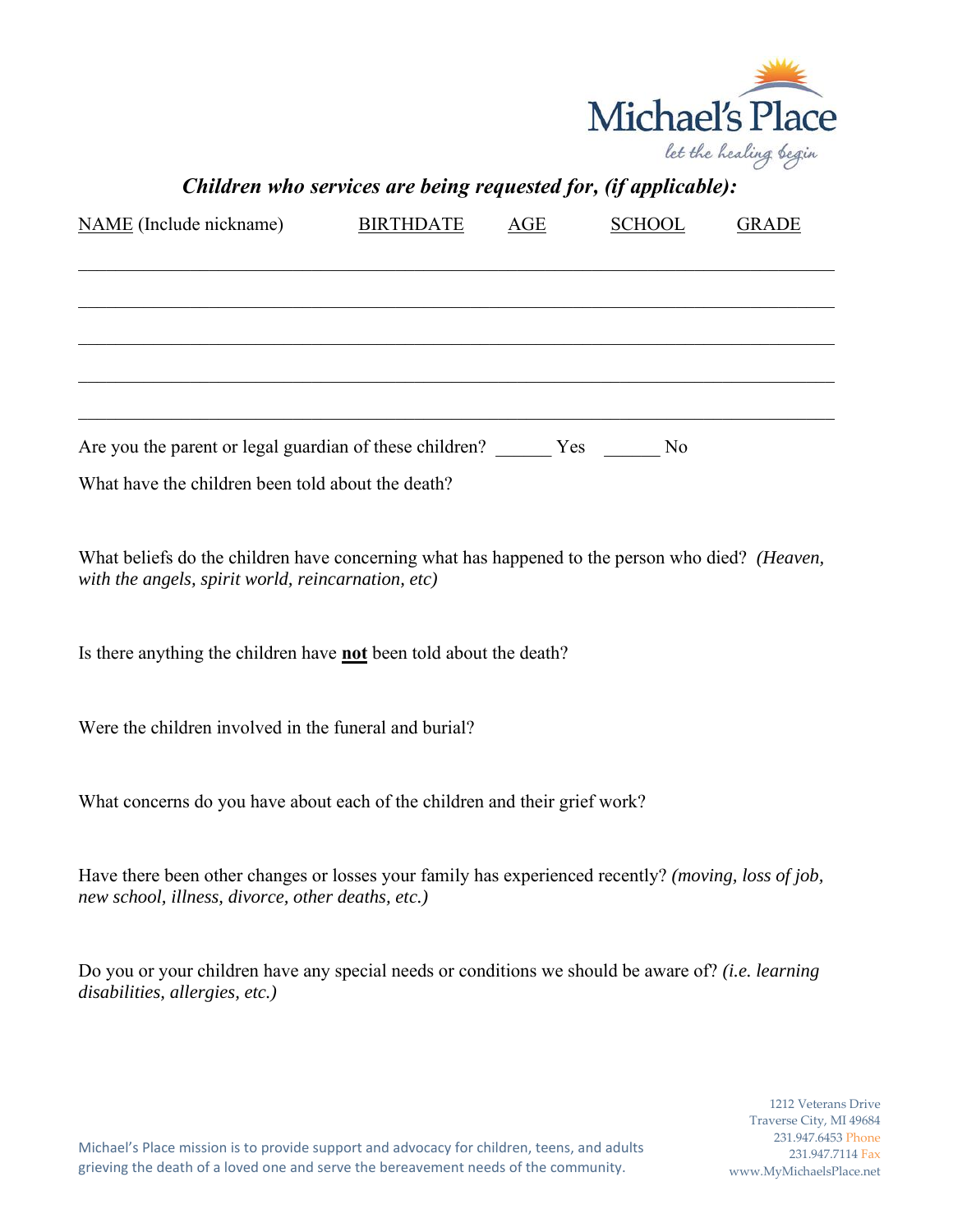### *MEDICAL INFORMATION:*

Have you or your spouse ever been convicted of criminal activity against a child? If yes, please explain.

Have you been treated by a doctor for a medical or psychological condition in the past 12 months? If yes, please explain.

Are you currently being seen by a counselor or therapist? If yes, please explain.

Are you taking any medications Michael's Place needs to be aware of? If yes, what?

Do you have any allergies we should know about? *(foods, medications, bee sting, etc.)*

#### **MICHAEL'S PLACE FAMILY RELEASE FORM:**

I understand that Michael's Place is not a counseling agency, but provides peer-to-peer support for grieving individuals and families.

As participants at Michael's Place, we will respect the confidentiality of all information shared and expect that what is shared by other participants will be held in strict confidence. Information discussed in our groups may be shared in confidence with other facilitators to enable them to better understand the needs of our family members.

I understand that Michael's Place will ask permission to use any discussion content, writing, or artwork for the purpose of grief training, education, or research. At no time will names of any participant be released without permission.

I understand that Michael's Place follows the inclement weather policy of the Traverse City Area Public Schools and if the district is closed due to weather, our office will be closed and all in-person programming for that day will be cancelled.

I agree to not attend any Michael's Place programming if I or anyone in my household has felt unwell within the last 7 days.

Michael's Place has my permission to use pictures of myself and/or my family. Yes No